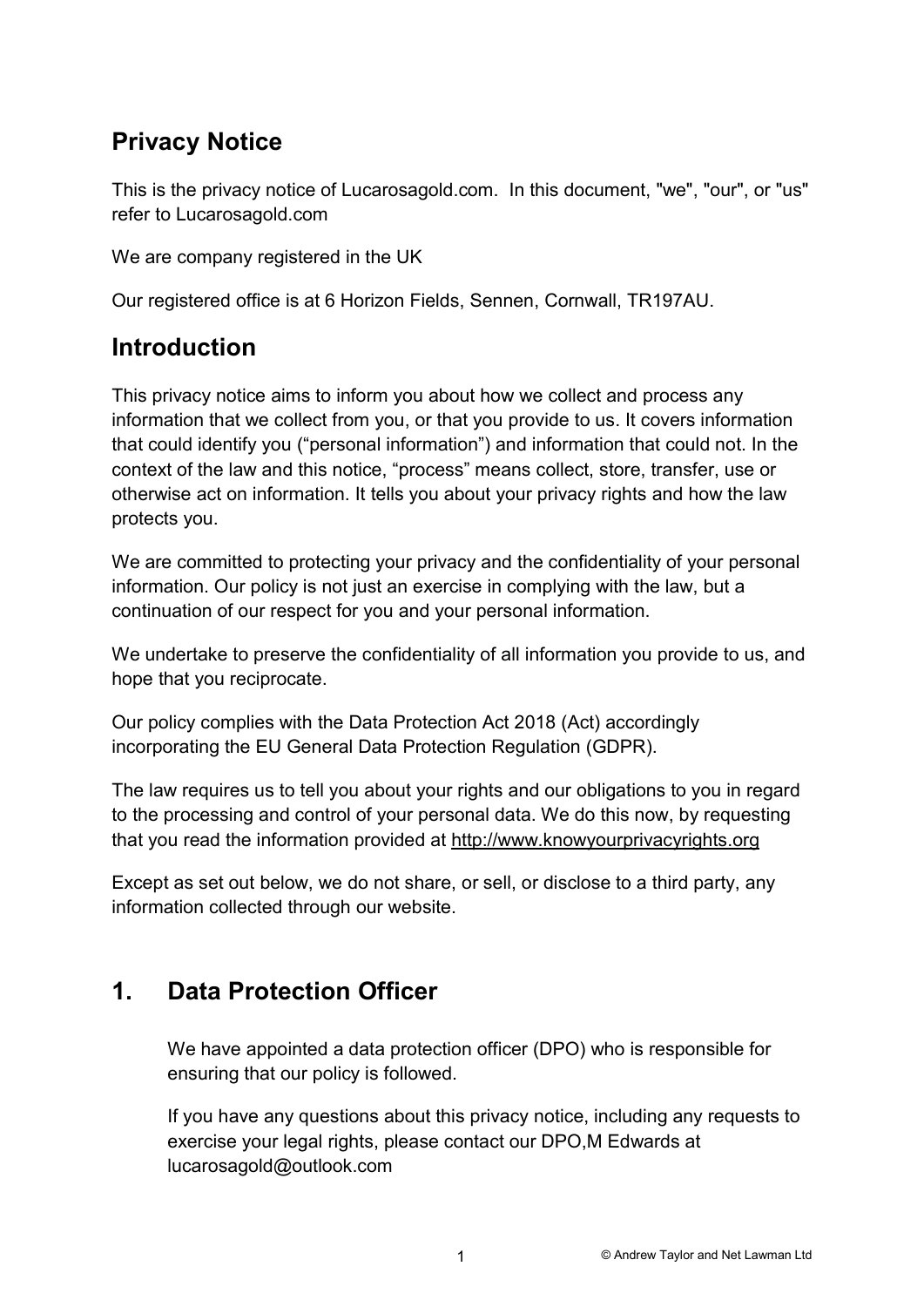#### 2. Data we process

We may collect, use, store and transfer different kinds of personal data about you. We have collated these into groups as follows:

Your identity includes information such as first name, last name, title, date of birth, and other identifiers that you may have provided at some time.

Your contact information includes information such as billing address, delivery address, email address, telephone numbers and any other information you have given to us for the purpose of communication or meeting.

Transaction data includes details about payments or communications to and from you and information about products and services you have purchased from us.

Technical data includes your internet protocol (IP) address, browser type and version, time zone setting and location, browser plug-in types and versions, operating system and platform and other technology on the devices you use to access this website.

Your profile includes information such as your username and password, purchases or orders made by you.

Marketing data includes your preferences in receiving marketing from us; communication preferences; responses and actions in relation to your use of our services.

We may aggregate anonymous data such as statistical or demographic data for any purpose. Anonymous data is data that does not identify you as an individual. Aggregated data may be derived from your personal data but is not considered personal information in law because it does not reveal your identity.

However, if we combine or connect aggregated data with your personal information so that it can identify you in any way, we treat the combined data as personal information and it will be used in accordance with this privacy notice.

# 3. Special personal information

Special personal information is data about your race or ethnicity, religious or philosophical beliefs, sex life, sexual orientation, political opinions, trade union membership, information about your health and genetic and biometric data.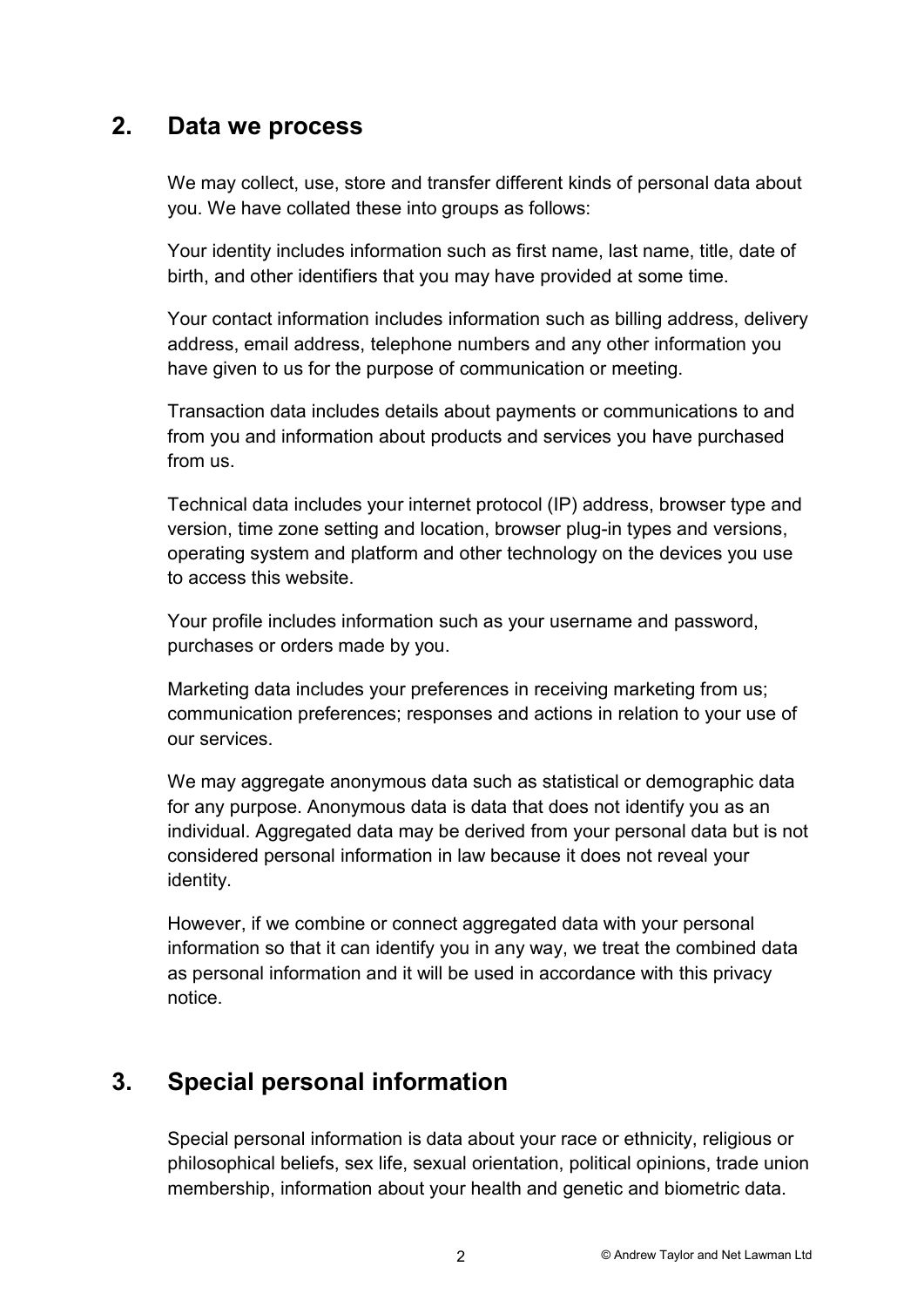It also includes information about criminal convictions and offences.

We do not collect any special personal information about you.

# 4. If you do not provide personal information we need

Where we need to collect personal data by law, or under the terms of a contract we have with you, and you fail to provide that data when requested, we may not be able to perform that contract. In that case, we may have to stop providing a service to you. If so, we will notify you of this at the time.

#### The bases on which we process information about you

The law requires us to determine under which of six defined bases we process different categories of your personal information, and to notify you of the basis for each category.

If a basis on which we process your personal information is no longer relevant then we shall immediately stop processing your data.

If the basis changes then if required by law we shall notify you of the change and of any new basis under which we have determined that we can continue to process your information.

# 5. Information we process because we have a contractual obligation with you

When you create an account on our website, buy a product or service from us, or otherwise agree to our terms and conditions, a contract is formed between you and us.

In order to carry out our obligations under that contract we must process the information you give us. Some of this information may be personal information.

We may use it in order to:

- verify your identity for security purposes
- sell products to you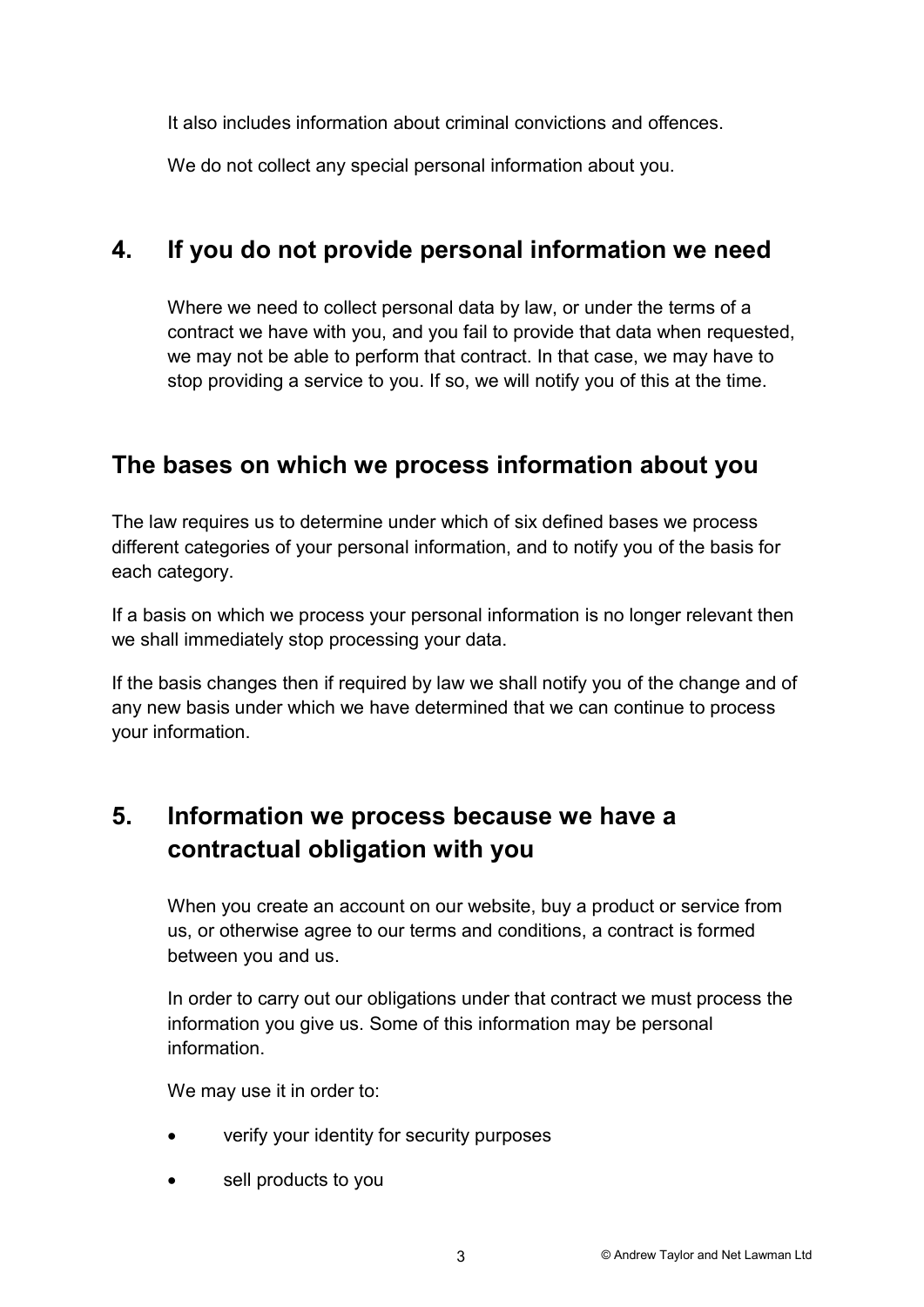- provide you with our services
- provide you with suggestions and advice on products, services and how to obtain the most from using our website

We process this information on the basis there is a contract between us, or that you have requested we use the information before we enter into a legal contract.

We shall continue to process this information until the contract between us ends or is terminated by either party under the terms of the contract.

#### 6. Information we process with your consent

Through certain actions when otherwise there is no contractual relationship between us, such as when you browse our website or ask us to provide you more information about our business, our products and services, you provide your consent to us to process information that may be personal information.

Wherever possible, we aim to obtain your explicit consent to process this information, for example, by asking you to agree to our use of cookies.

We continue to process your information on this basis until you withdraw your consent or it can be reasonably assumed that your consent no longer exists.

You may withdraw your consent at any time by instructing us lucarosagold@outlook.com

# 7. Information we process for the purposes of legitimate interests

We may process information on the basis there is a legitimate interest, either to you or to us, of doing so.

Where we process your information on this basis, we do after having given careful consideration to:

- whether the same objective could be achieved through other means
- whether processing (or not processing) might cause you harm
- whether you would expect us to process your data, and whether you would, in the round, consider it reasonable to do so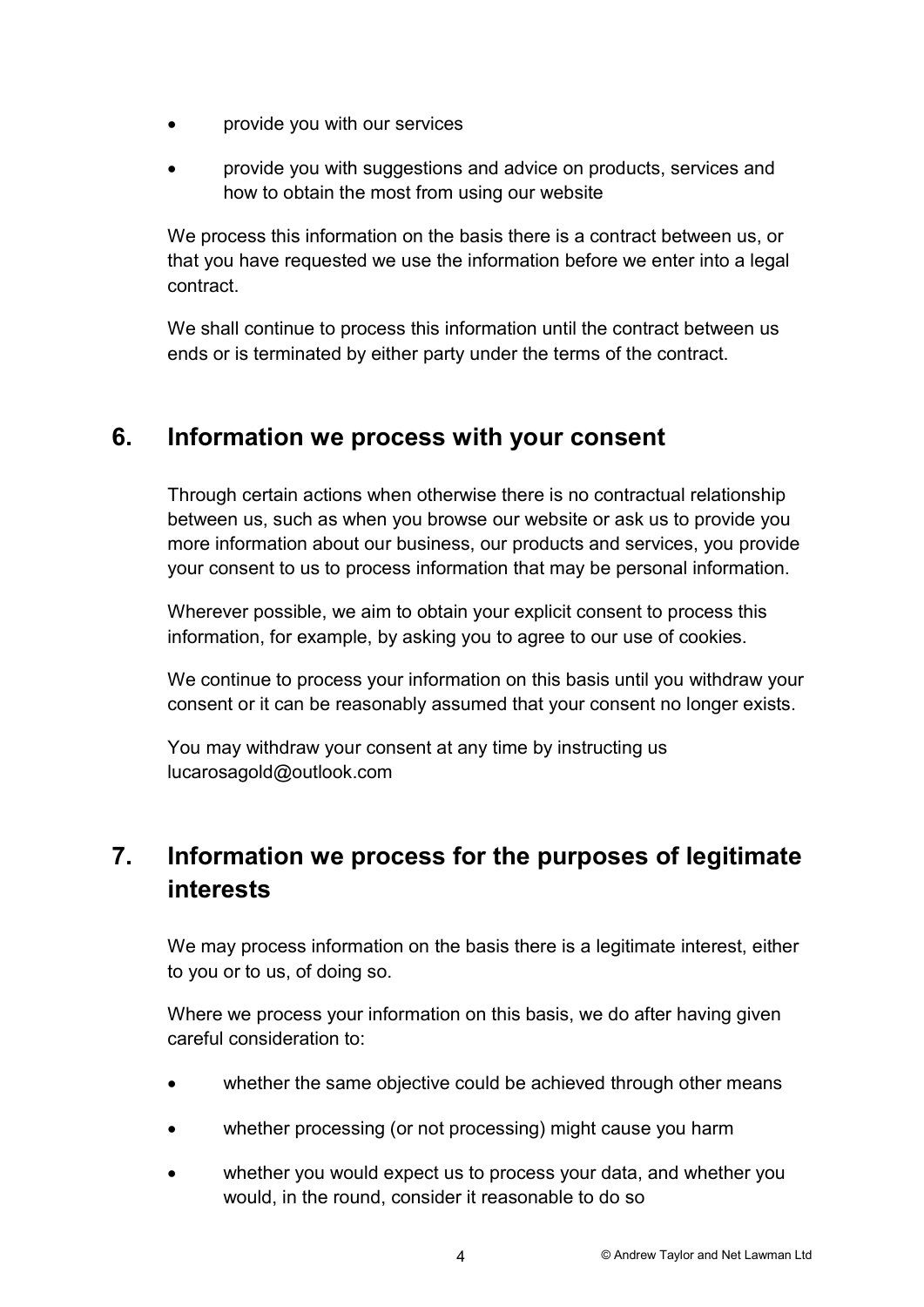For example, we may process your data on this basis for the purposes of:

- record-keeping for the proper and necessary administration of our business
- responding to unsolicited communication from you to which we believe you would expect a response
- protecting and asserting the legal rights of any party
- insuring against or obtaining professional advice that is required to manage business risks of our company Lucarosagold
- protecting your interests where we believe we have a duty to do so

# 8. Information we process because we have a legal obligation

Sometimes, we must process your information in order to comply with a statutory obligation.

For example, we may be required to give information to legal authorities if they so request or if they have the proper authorisation such as a search warrant or court order.

This may include your personal information.

#### 9. Complaints regarding content on our website

If you complain about any of the content on our website, we shall investigate your complaint.

If we feel it is justified or if we believe the law requires us to do so, we shall remove the content while we investigate.

# 10. Information relating to your method of payment

Payment information is never taken by us or transferred to us either through our website or otherwise. Our employees and contractors never have access to it.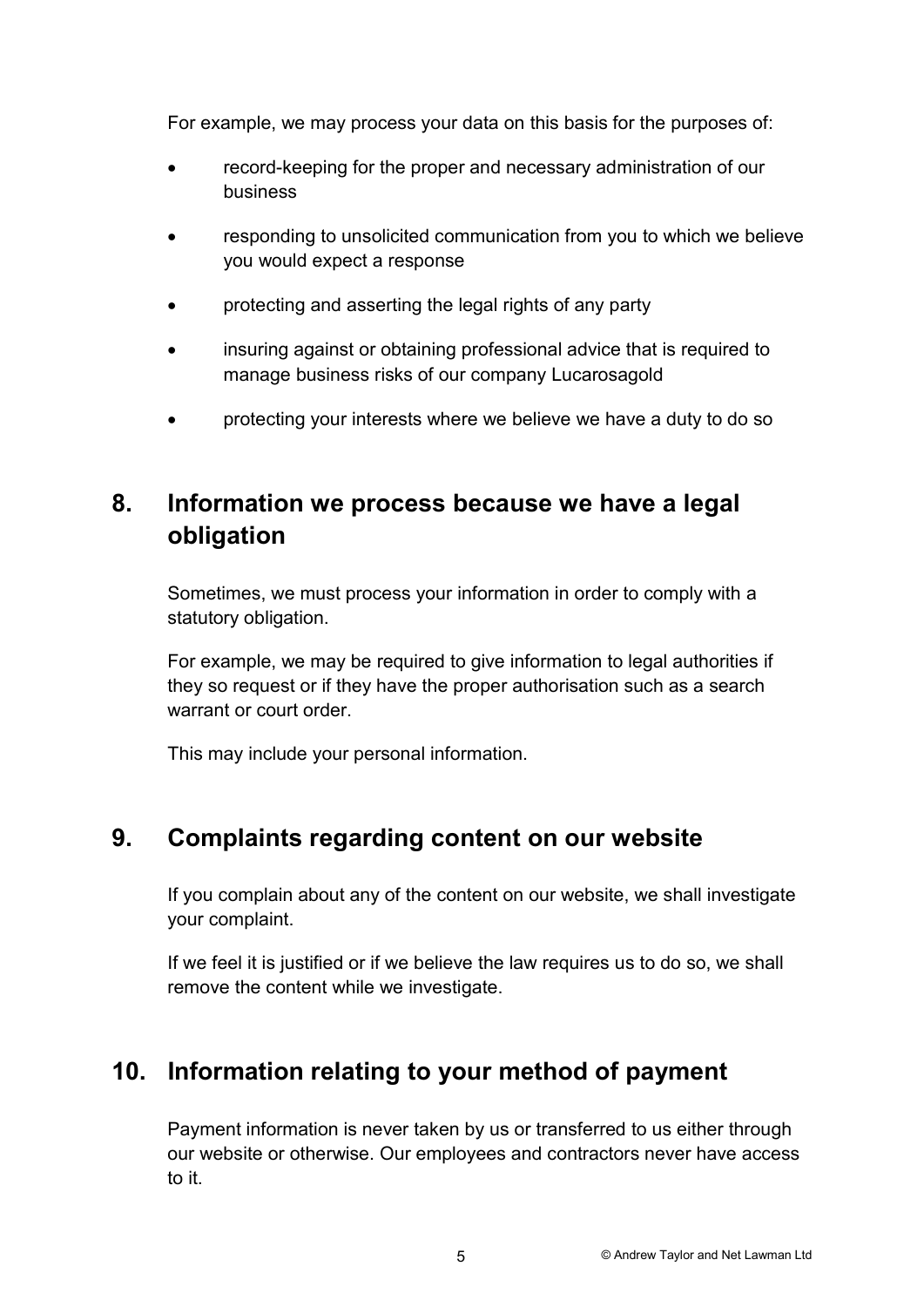At the point of payment, you are transferred to a secure page on the website of either Paypal or Wix payments. That page is not controlled by us.

#### 11. Communicating with us

When you contact us, whether by telephone, through our website or by e-mail, we collect the data you have given to us in order to reply with the information you need.

We record your request and our reply in order to increase the efficiency of our business

We keep personally identifiable information associated with your message, such as your name and email address so as to be able to track our communications with you to provide a high quality service.

# 12. Complaining

When we receive a complaint, we record all the information you have given to us and we use that information to resolve your complaint.

# Use of information we collect through automated systems when you visit our website

#### 13. Cookies

Cookies are small text files that are placed on your computer's hard drive by your web browser when you visit any website. They allow information gathered on one web page to be stored until it is needed for use on another, allowing a website to provide you with a personalised experience and the website owner with statistics about how you use the website so that it can be improved.

Some cookies may last for a defined period of time, such as one day or until you close your browser. Others last indefinitely.

Your web browser should allow you to delete any you choose. It also should allow you to prevent or limit their use.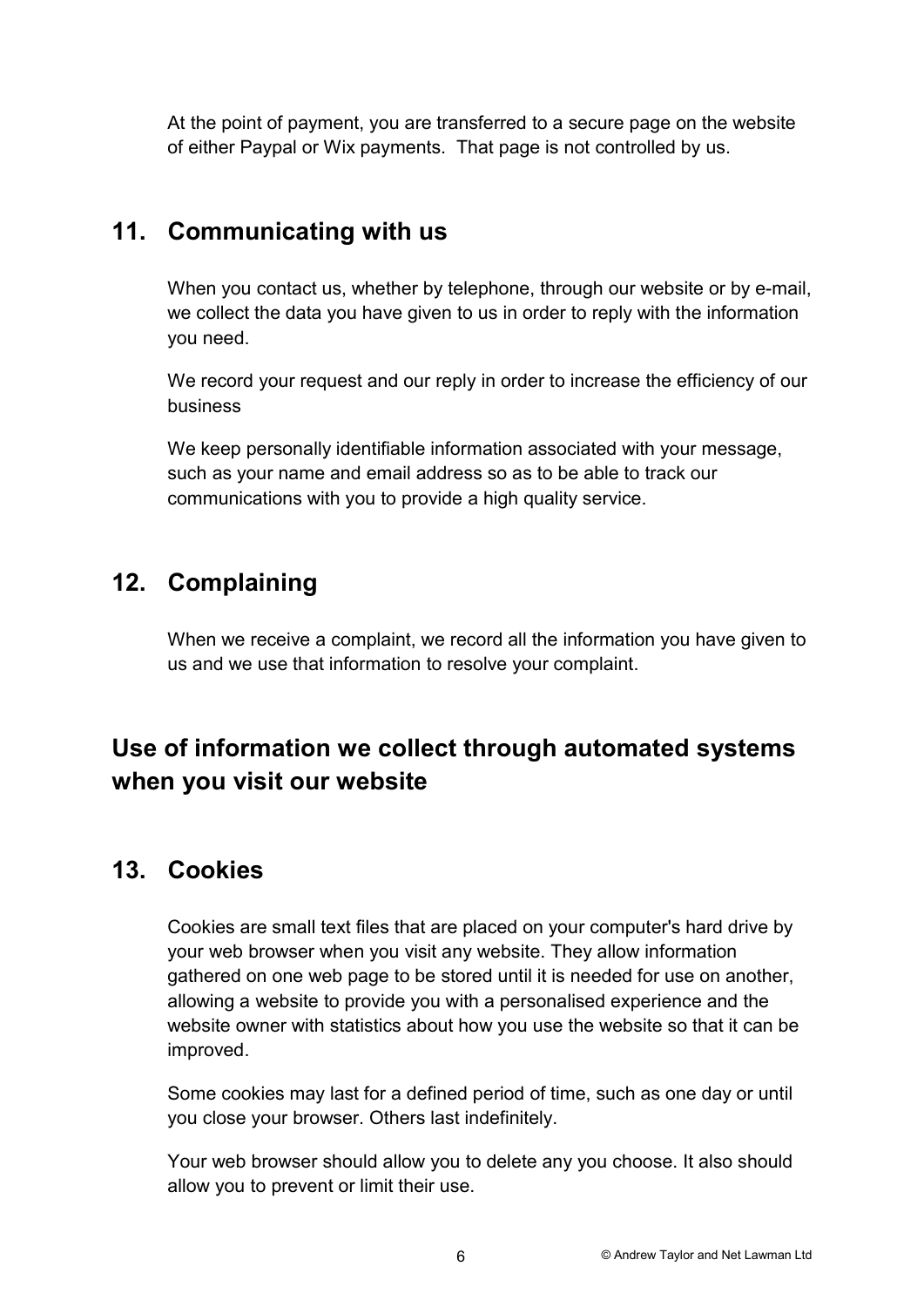Our website uses cookies. They are placed by software that operates on our servers, and by software operated by third parties whose services we use.

When you first visit our website, we ask you whether you wish us to use cookies. If you choose not to accept them, we shall not use them for your visit except to record that you have not consented to their use for any other purpose.

If you choose not to use cookies or you prevent their use through your browser settings, you will not be able to use all the functionality of our website.

We use cookies in the following ways:

- to track how you use our website
- to record whether you have seen specific messages we display on our website
- to keep you signed in to our website
- to record your answers to surveys and questionnaires on our site while you complete them
- to record the conversation thread during a live chat with our support team

# 14. Personal identifiers from your browsing activity

Requests by your web browser to our servers for web pages and other content on our website are recorded.

We record information such as your geographical location, your Internet service provider and your IP address. We also record information about the software you are using to browse our website, such as the type of computer or device and the screen resolution.

We use this information in aggregate to assess the popularity of the webpages on our website and how we perform in providing content to you.

#### 15. Our use of re-marketing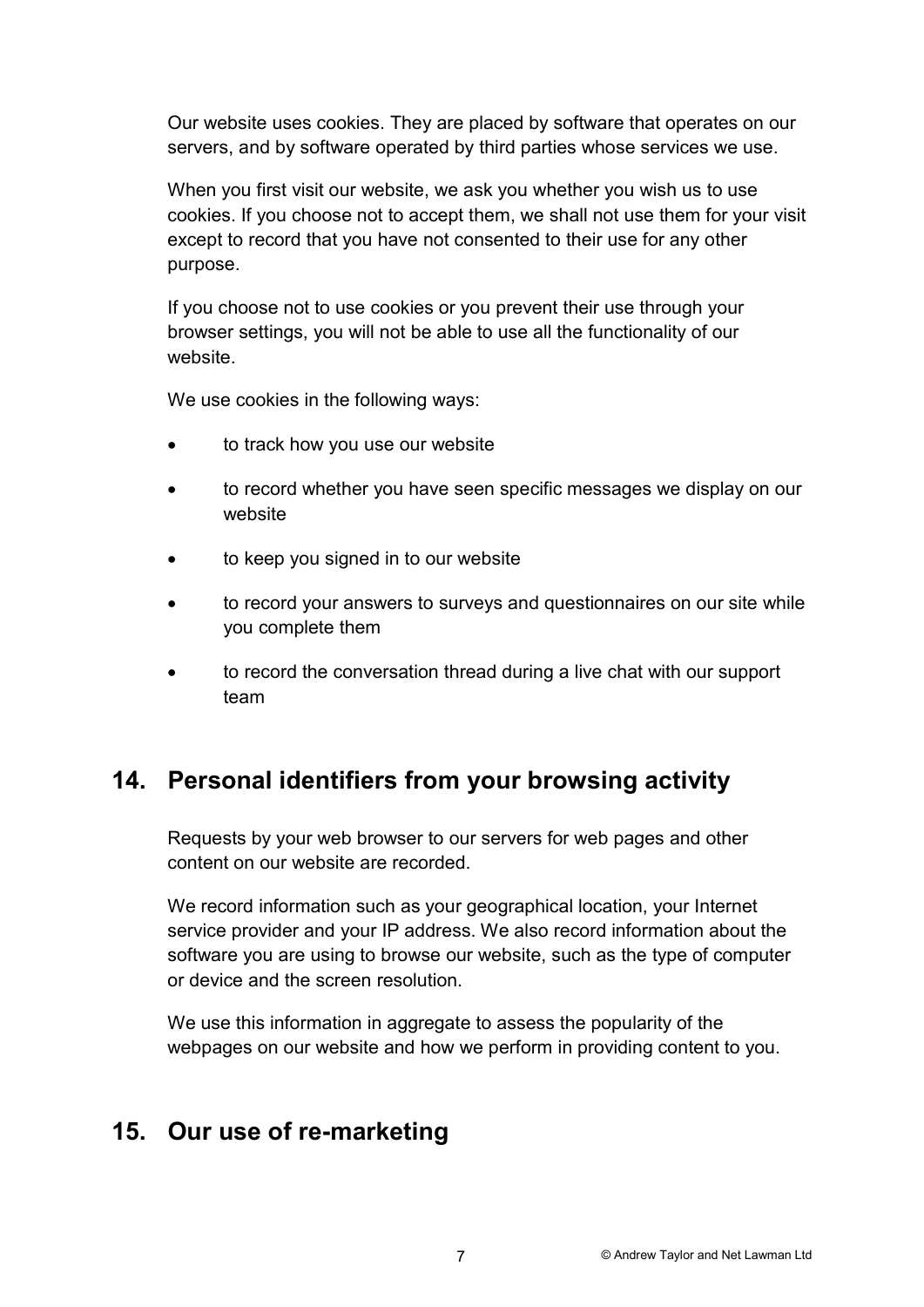Re-marketing involves placing a cookie on your computer when you browse our website in order to be able to serve to you an advert for our products or services when you visit some other website.

We may use a third party to provide us with re-marketing services from time to time. If so, then if you have consented to our use of cookies, you may see advertisements for our products and services on other websites.

#### Disclosure and sharing of your information

#### 16. Information we obtain from third parties

Although we do not disclose your personal information to any third party (except as set out in this notice), we sometimes receive data that is indirectly made up from your personal information from third parties whose services we use.

No such information is personally identifiable to you.

# Control over your own information

# 17. Your duty to inform us of changes

It is important that the personal data we hold about you is accurate and current. Please keep us informed if your personal data changes.

#### 18. Access to your personal information

At any time you may review or update personally identifiable information that we hold about you, by signing in to your account on our website.

To obtain a copy of any information that is not provided on our website you should contact us to make that request.

After receiving the request, we will tell you when we expect to provide you with the information, and whether we require any fee for providing it to you.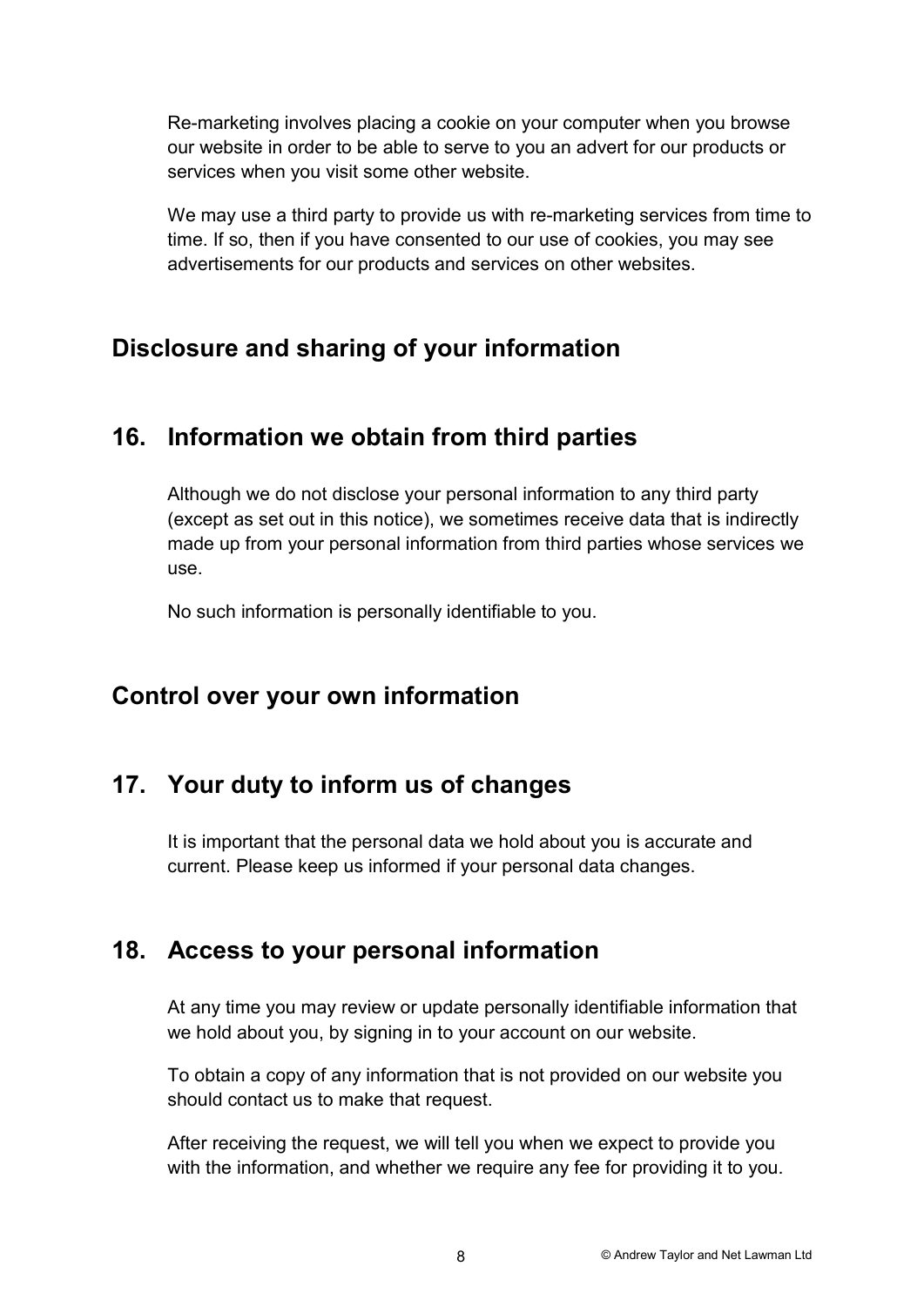#### 19. Removal of your information

If you wish us to remove personally identifiable information from our website, you should contact us to make your request.

# 20. Verification of your information

When we receive any request to access, edit or delete personal identifiable information we shall first take reasonable steps to verify your identity before granting you access or otherwise taking any action. This is important to safeguard your information.

#### Other matters

#### 21. Use of site by children

We do not sell products or provide services for purchase by children, nor do we market to children.

If you are under 18, you may use our website only with consent from a parent or guardian

#### Encryption of data sent between us

We use Secure Sockets Layer (SSL) certificates to verify our identity to your browser and to encrypt any data you give us.

Whenever information is transferred between us, you can check that it is done so using SSL by looking for a closed padlock symbol or other trust mark in your browser's URL bar or toolbar.

#### 22. How you can complain

If you are not happy with our privacy policy or if you have any complaint then you should tell us.

If a dispute is not settled then we hope you will agree to attempt to resolve it by engaging in good faith with us in a process of mediation or arbitration.